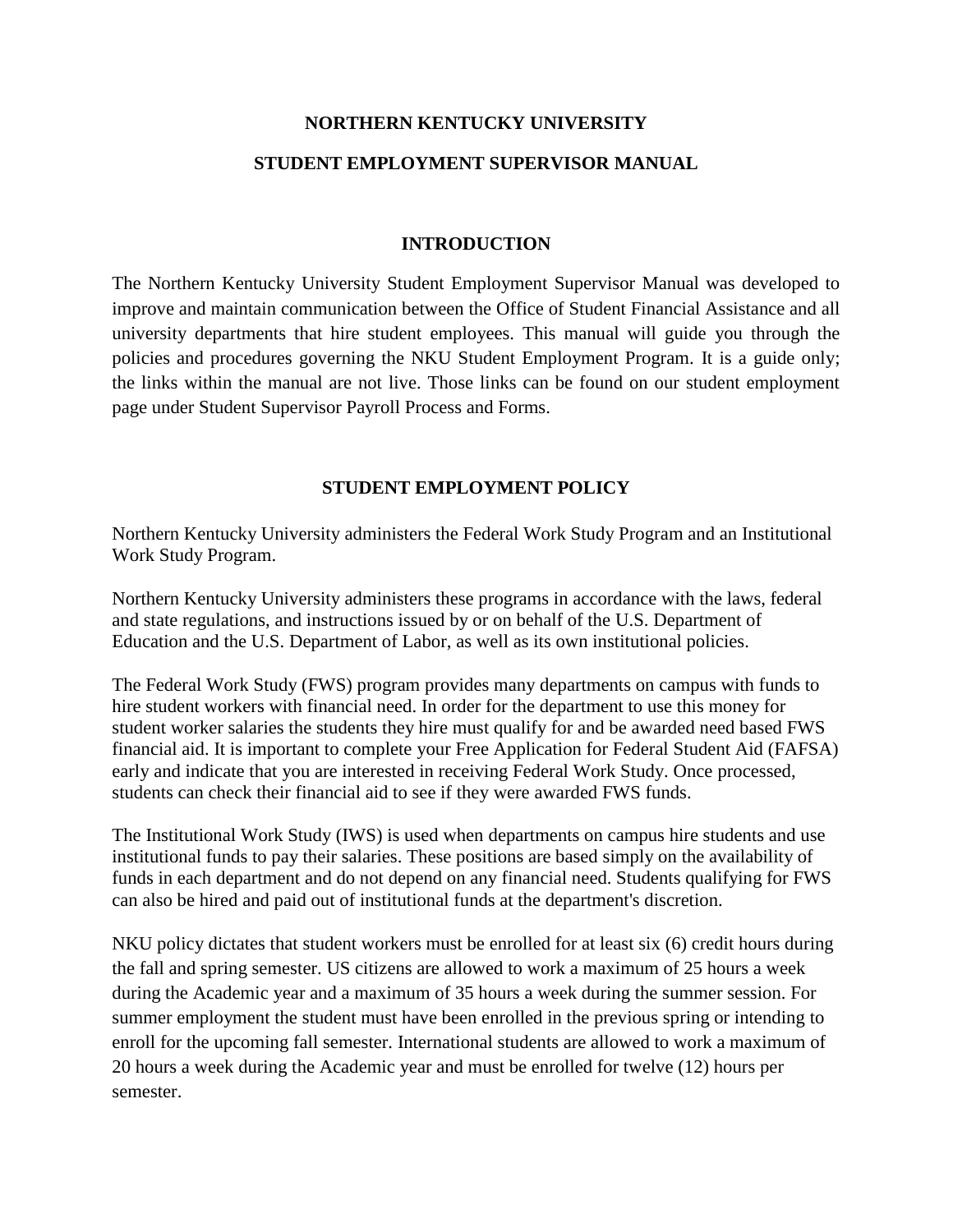Students and supervisors must sign their responsibilities form acknowledging the job responsibilities. These forms can be found on the Northern Kentucky University Office of Student Financial Assistance website. If the student does not accept or follow through with the responsibilities listed on these forms the student will be jeopardizing further employment at Northern Kentucky University.

## **SUPERVISORS HIRING PROCEDURES**

If you are not set up as a student hiring manager and need to be contact Human Resources at 859-572-5200.

Go to https://jobs.nku.edu/hr to log on to People Admin to begin the hiring process.

- 1. Create a new job posting or view a previous job posting.
- 2. Student Employment will review the posting and approve if all information is accurate.
- 3. Final approval will be sent to Human Resources and then posted to student job site.
- 4. Log in daily to view applications and begin the interview process.
- 5. Once you have chosen the candidate for the position choose "student hiring decision pending". This triggers an email to the chosen student to complete a background check. You will receive an email when the background check is complete and unless there is a problem you can proceed in completing new hire paperwork. If a student is not being interviewed make sure you change their status to not interviewed to end their process.
- 6. **PER COMPLIANCE WITH THE AUDITORS, STUDENTS CANNOT START WORKING UNTIL BACKGROUND CHECK HAS BEEN COMPLETED AND IS CLEAR AND NEW HIRE PAPERWORK HAS BEEN SENT TO STUDENT FINANCIAL ASSISTANCE AND PROCESSED.**
- 7. The following forms must be given to the Student:
	- 1. Student Responsibilities
	- 2. Spring 2011 Payroll Calendar
	- 3. 8233 Tax Treaty (International Students)
	- 4. 8233 Tax Treaty Instructions
- 8. The following forms must be turned in to put students on payroll:
	- 1. New Hire Form (Student PAR End dates are for information purposes only. All students must be separated through the electronic separation process.)
	- 2. Lunch Waiver
	- 3. Job Description (or a copy of the job posting)
	- 4. Supervisor Responsibilities
	- 5. New Employee Information
	- 6. State Tax Form
	- 7. W-4 Tax Form
	- 8. I-9 Form
	- 9. Student Responsibilities
	- 10. 8233 Tax Treaty (International Students)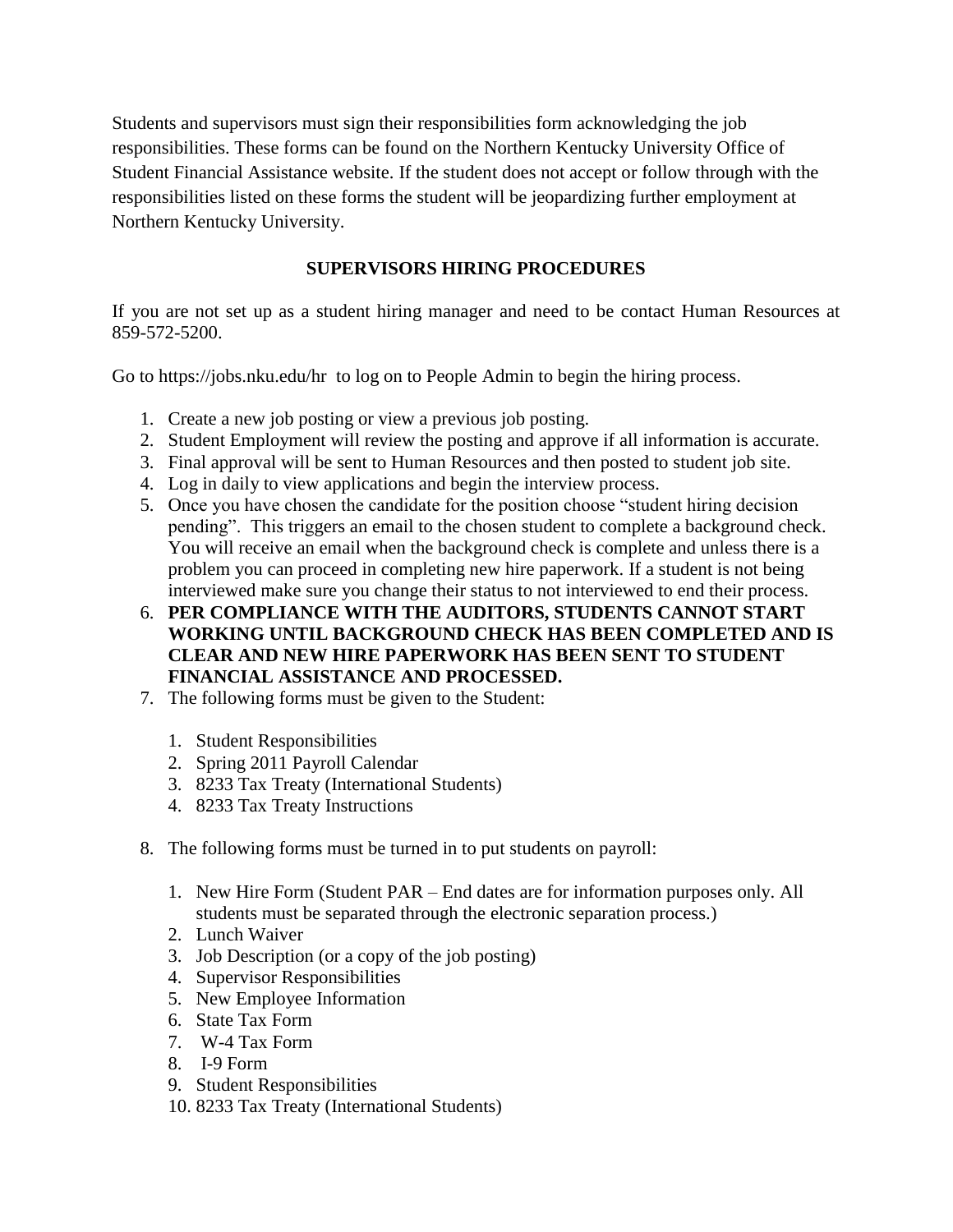These forms **MUST** be returned **COMPLETED** to the Office of Student Financial Assistance ASAP. When the completed packet is received it will be processed and the student will receive a **PAN (Personal Assignment Number)** which will be sent to the supervisor to be used on future time sheets and the student can start working. If paperwork is not completed properly, the paperwork **WILL** be returned to the supervisor with a checklist of missing documents. This could delay the student being put on payroll and therefore delay the paycheck.

## **PAR DETAILS**

- POSITION NUMBER
	- o Ties the student to a department, cost center, IWS/FWS etc.
	- o Can be found on Labor Distribution or PBC reports or by calling Human Resources or Student Financial Assistance Office
- The number of hours per week (along with hourly rate) gives the encumbrance for a student
	- $\circ$  PBC calculation = Hourly rate x FTE x # of pay periods left in the fiscal year
	- o The liquidation is based on the estimates NOT actual payroll
	- o Retroactive hires will get picked up for PBC from their entry into the system forward
- For questions regarding the encumbrance calculations, including how the PAR data is incorporated into the calculation, please contact Angela Fulkerson at x6451 or Tonya Smiley at x5264.
- GRANTS/COST OVERRIDES When filling out the PAR and a grant or cost override is involved it is important to provide the grant number and cost center. In addition it is mandatory to provide a begin and end date on the PAR. For questions regarding grants or cost overrides please contact Tonya Smiley at x5264.

## **ADDITIONAL STUDENT EMPLOYMENT INFORMATION**

• Performance Evaluation

Performance evaluations should be filled out with the student worker once a year. Please take the time to meet with your student and discuss their work performance. When a student's assignment is ending attach a final evaluation to the Separation PAR.

- Separations
- Separations must be done electronically for all students regardless if the end date is on the PAR in order to correctly end the encumbrance for the department.
- Background Check Information All new student employees and student employees that have not worked on campus within the last twelve months are required to complete a background check; employment is contingent upon the results of the check. The background check can take 2-4 days before results will be available. If the student is currently working on campus another background check is not needed.